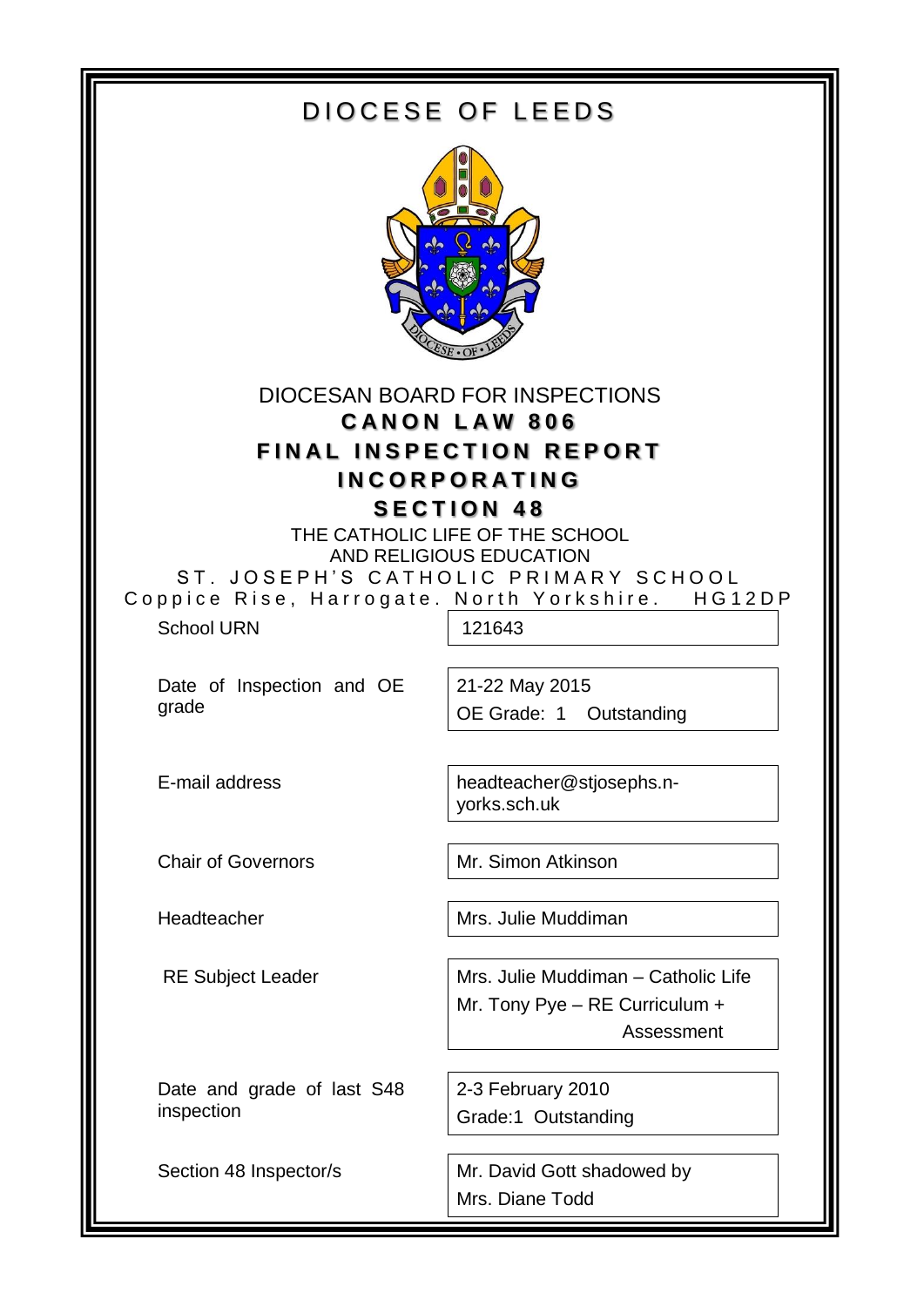# **INSPECTION JUDGEMENTS**

**Inspection Grades: 1 is Outstanding, 2 is Good, 3 requires improvement in order to be good, 4 is Inadequate**

**OVERALL EFFECTIVENESS:** how effective the school is in providing Catholic Education.

*The above judgement on overall effectiveness is based on all the available evidence following the evaluation of:* 

- *Outcomes for pupils,*
- *The provision for Catholic Education*
- *Leaders and Managers*

### **OUTCOMES FOR PUPILS 1**

### **THE PROVISION FOR CATHOLIC EDUCATION 1**

#### **LEADERS AND MANAGERS 1**

#### **Summary of key findings:**

### **This is an Outstanding Catholic Primary School**

- The Headteacher, governors and managers at St. Joseph's School lead by example. giving personal witness to Gospel values and are an inspiration to all. The school Mission Statement: *'Love one another as I have loved you'* is very clearly "lived out" by staff and pupils in the daily life of this school.
- Collective Worship (CW) is central to the life of the school and is a key part of every school celebration.
- A majority of the Religious Education (RE) teaching is outstanding but it is never less than consistently good.
- Standards pupils achieve in RE are high. Progress is at least good in each key stage and is exemplary in some.
- Pupil behaviour and attitudes to learning are exemplary.
- Under the strong leadership of the Headteacher a cohesive staff team (teaching and support) work hard to meet the needs of all their pupils.
- The school has established a number of productive partnership links which enrich the school's RE curriculum.
- The Parish Priest (RE governor) is highly pro-active in promoting and supporting parish, home, school links including the spiritual and liturgical life of the school in particular.
- Despite significant staff and governor changes since the last Section 48 (S48) inspection (2010), the Headteacher and Foundation Governors have been exceptionally diligent in their faithful stewardship of the school's Foundation Trust Deed, ensuring that the teachings and practices of the Catholic Church are very clearly manifest in the school.
- The governors have ensured that all canonical and statutory responsibilities are fulfilled. The school's RE curriculum meets Bishops' Conference requirements–

**1**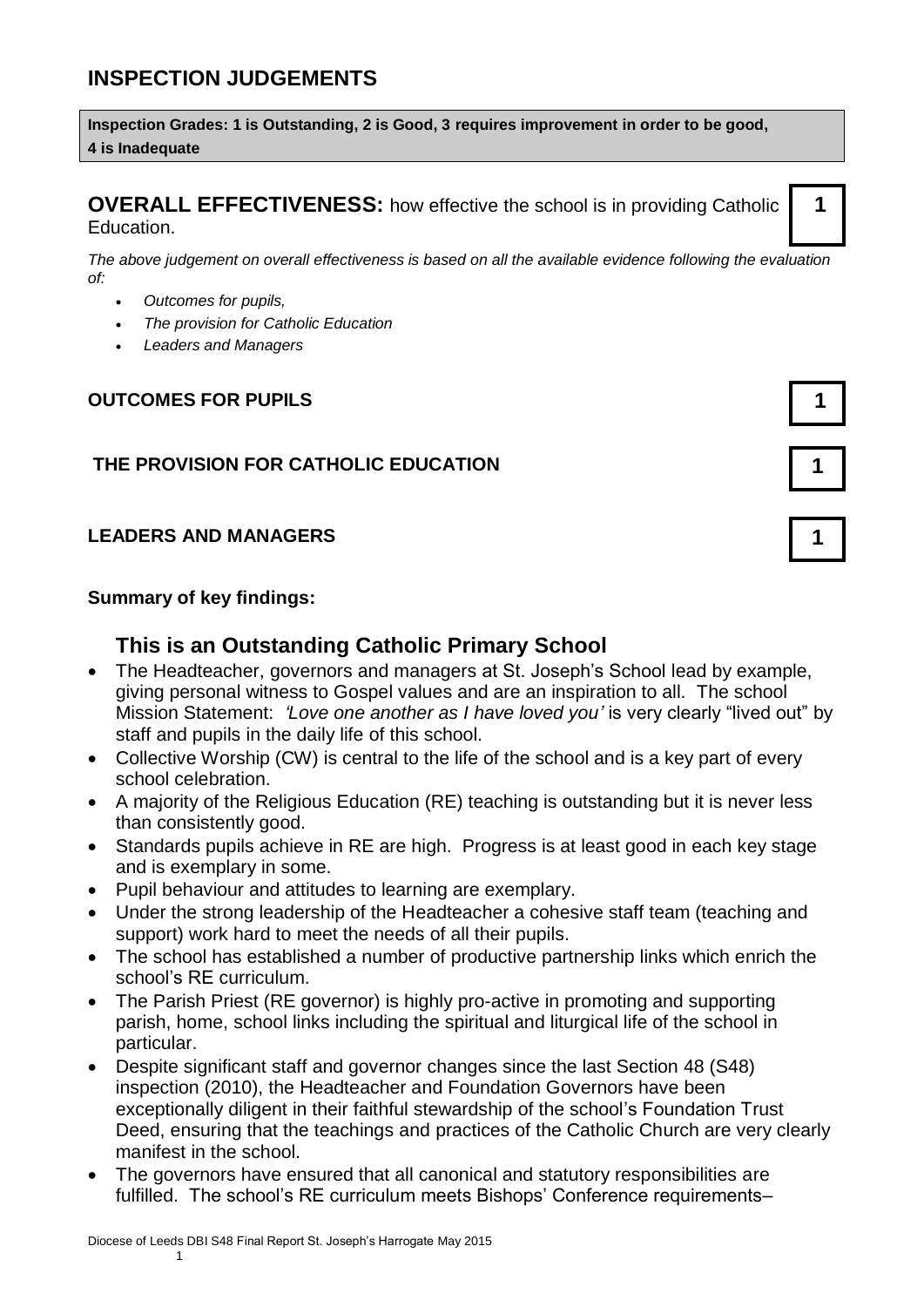including approved policy and provision for Education for Personal Relationships (EPR).

• Issues identified for action in the last S48 inspection have been addressed.

#### **What the school needs to do to improve further.**

- Share the school's existing outstanding RE teaching and learning practice across the school to further raise standards of classroom practice.
- Share the school's existing outstanding CW practice by empowering more pupils to plan, lead and evaluate class, key stage and whole school CW.
- As soon as practicable, following membership of the Bishop Wheeler Catholic Academy Trust (BWCAT), initiate a programme of staff training which will enable all class teachers to input and analyse their own class RE pupil attainment and progress data on a termly basis using the data management benchmarking system common to all BWCAT members.

#### **Information about this inspection**

The Inspection of St. Joseph's Catholic Primary School, Harrogate, was carried out under the requirements of the Education Act 2005, and in accordance with the Leeds Diocesan Framework and Schedule for Section 48 Inspections approved by the Diocesan Administrator of Leeds. The inspection reviews and evaluates how effective the school is in providing Catholic Education. This process begins with the school's own self-evaluation and the inspection schedule follows the criteria set by the National Board of Religious Inspectors and Advisers (NBRIA 2012).

The inspector reviewed in detail the following aspects:

- The extent to which the key issues for action identified in the previous S48 inspection have been addressed.
- The extent to which pupils contribute to and benefit from the Catholic Life of the School.
- The quality of teaching and the extent to which pupils achieve, make appropriate progress and enjoy their learning in RE.
- The quality of the CW provided by the school and the extent to which pupils respond to and participate in the school's CW.
- The extent to which the school's own self- evaluation systems indicate accurate judgements in terms of strengths and areas for further development. In particular the effectiveness of leaders, governors and managers in promoting, monitoring, evaluating and further developing Catholic Education in order to improve outcomes for all pupils.
- The school's partnership activities including home/school /parish links.

The inspection was carried out over a one and a half day period by 1 inspector accompanied by 1 trainee inspector (shadowing). All classrooms were visited, 4 RE lessons and 6 acts of CW, covering all key stages, of which 9 were jointly observed in full with one of the RE subject leaders (4 with the Headteacher and 5 with the Deputy Headteacher). Whole school, key stage and class based acts of CW led by teachers and pupils were evidenced. Meetings were held with the headteacher, deputy headteacher; teaching and support staff; the chair of governors and the Parish Priest (RE governor); parents, pupils and the school council. Time was also spent with pupils in the lunch room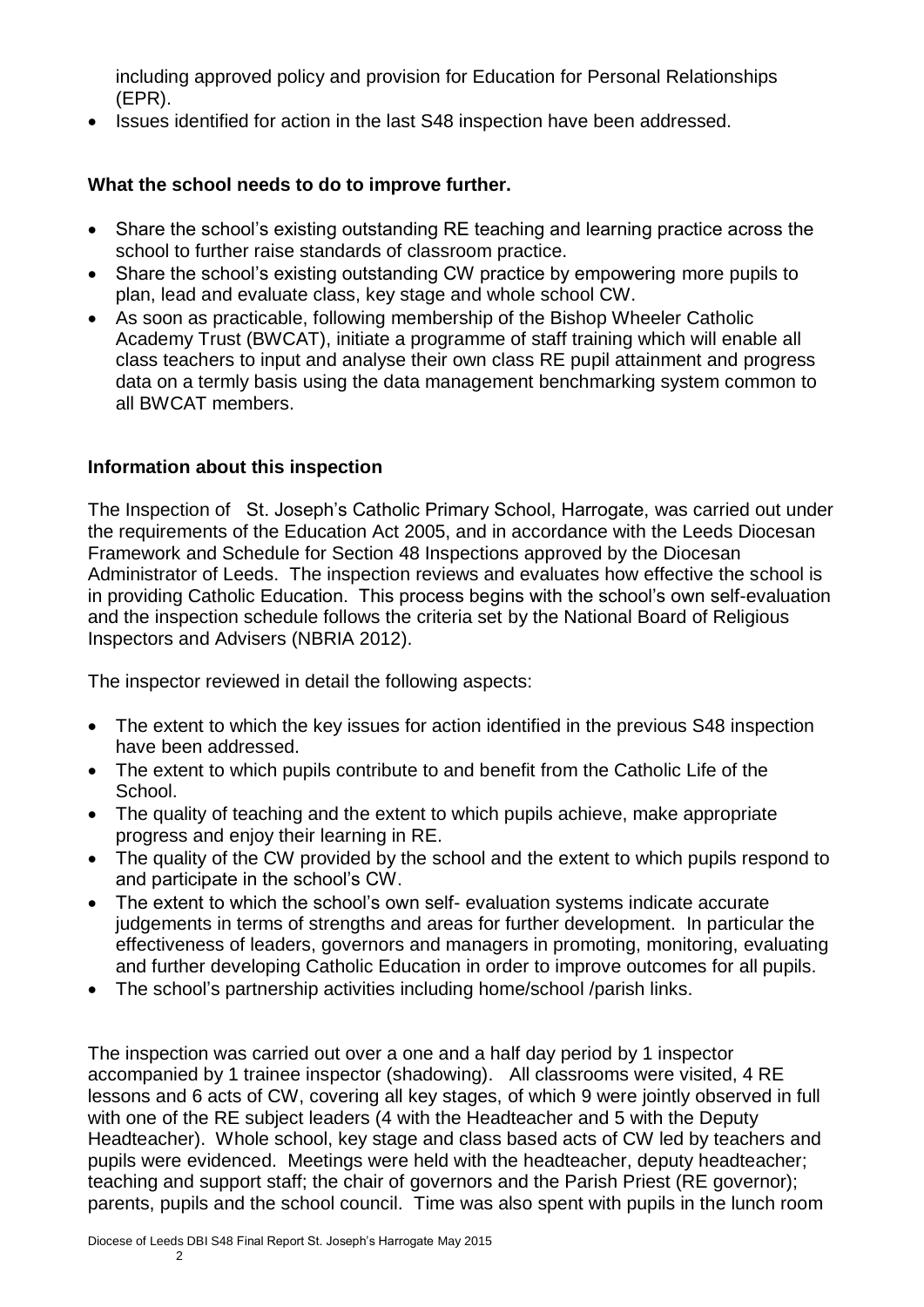and outdoor learning areas of the school. A comprehensive range of school selfevaluation RE/Worship/Catholic Life documentation was scrutinised – including pupil RE attainment and progress computerised tracking data; pupils' RE displays and workbooks. Minutes of governor meetings (including headteacher reports) and RE Policy Documents were also sampled, along with school's RE newsletters and digital evidence contained on the school website.

#### **Information about this school**

- St. Joseph's Catholic Primary is a very popular, oversubscribed, smaller than average sized Voluntary Aided Catholic Primary School, serving the parish of St. Joseph's, which is situated on the northern outskirts of Harrogate.
- This one form entry school has a Pupil Admission Number (PAN) of 30. Currently there are 211 pupils on roll. Of these, 91% are baptised Catholics. Pupils are taught in 7 single age classes.
- There is no nursery provision at the school. Children entering the reception class come from a range of 15 different settings. Externally managed Before and After School Care provision is in place at the school from 7:30am to 6:00pm. The school offers a wide range of extra-curricular clubs and activities including sports, music, drama, philosophy, science, chess and gardening.
- There are 9 full time teachers (no teachers teach part time); 8 teachers are Catholic; 1 teacher holds the Catholic Certificate of Religious Studies (CCRS) or equivalent; 1 teacher is currently undertaking CCRS. The Headteacher has been in post since 2006. The Deputy Headteacher has held the responsibility of joint RE subject leader since appointment in 2010.
- The proportion of pupils receiving support through the Pupil Premium is below the national average.
- The majority of pupils are of White British and Irish heritage. The most common home languages of those new learners of English as an additional language, are Italian, Portuguese, Polish and Tagalog.
- The proportion of disabled pupils and those with Special Educational Needs is below the national average.
- The school is a nationally re accredited 'Investors in Pupils' and 'Fairtrade' School.
- The majority of pupils transfer to St. John Fisher Catholic High School, Harrogate, for their secondary education. Good transition links exist between the two schools.
- At the time of this inspection the school is converting to voluntary academy status as of 1<sup>st</sup> July 2015 – becoming a member of the Bishop Wheeler Catholic Academy Trust (BWCAT).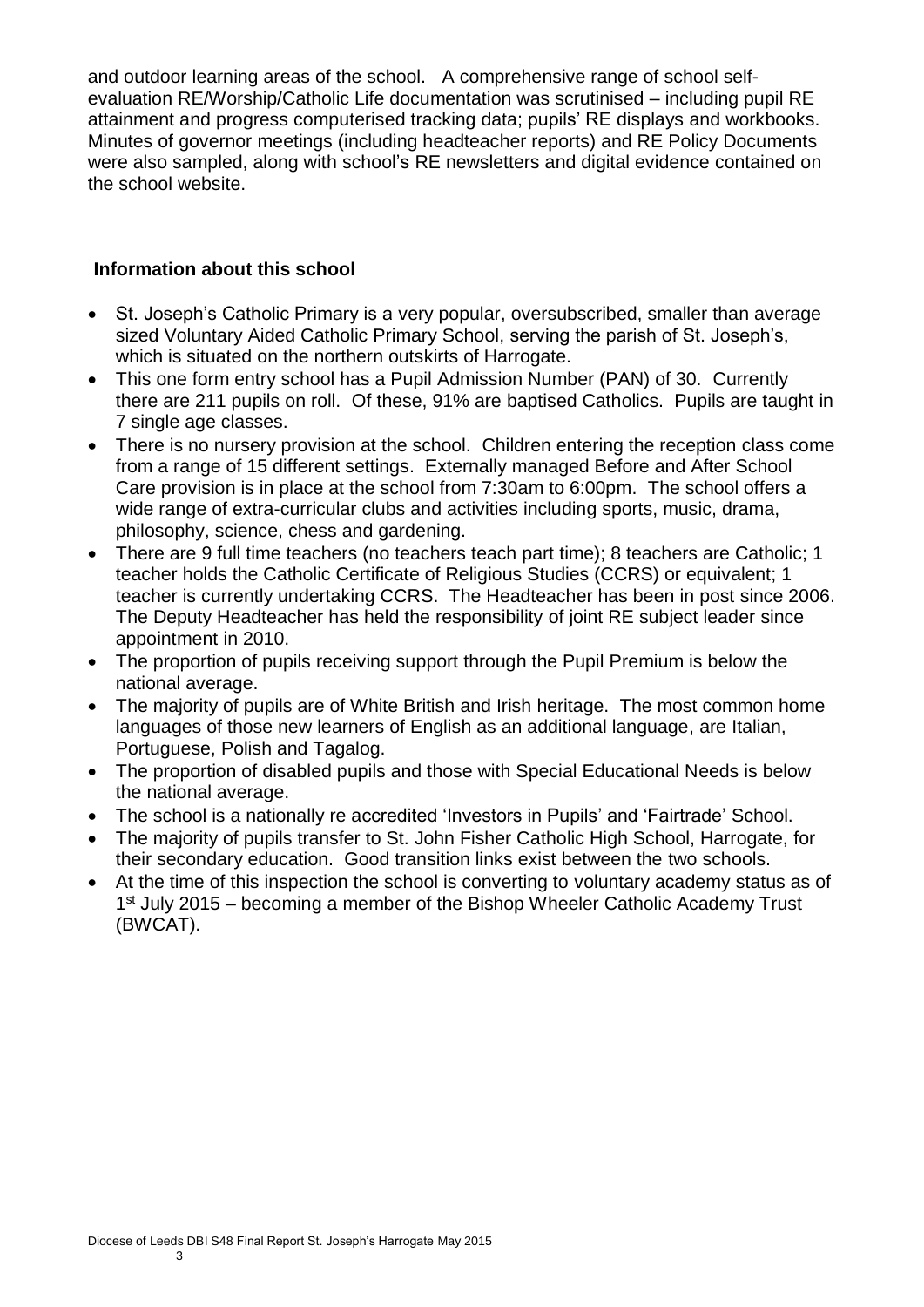## **Outcomes for individuals and groups of pupils are Outstanding**

| The extent to which pupils contribute to and benefit from the Catholic Life of the<br>school. |  |
|-----------------------------------------------------------------------------------------------|--|
| How well pupils achieve and enjoy their learning in Religious Education.                      |  |
| How well pupils respond to and participate in the school's Collective Worship.                |  |

- Outcomes for individuals and groups of pupils at St. Joseph's are outstanding. Pupils very actively contribute to and greatly benefit from the Catholic Life of the school. They are proud of their school, its rich Catholic heritage and its close links with the wider parish community. The school is particularly fortunate in not only having the parish church located adjacent to the school, but also in having a resident Parish Priest (RE governor) who is highly pro-active in promoting the Catholic Life of the school.
- Whole school/ parish and class Masses and seasonal celebratory liturgies are prepared and led by pupils and staff on a regular basis. Parents and parishioners are invited to attend and do so in good numbers. Classes take it in turns to compose seasonal prayers which are shared in the parish bulletin.
- Pupils are very keenly aware of the School's Mission. This is particularly reflected in the *'Loving, Caring, Kind and Sharing*' behaviour shown towards the younger pupils in particular. Older pupils act as "buddies" to those pupils new to the school. They monitor the school's "friendship bench" and ensure that help is always provided to any child who may be feeling unhappy.
- Pupil prayer leaders and elected school council members in all key stages help plan, lead and take responsibility for shaping activities with a religious character in the school, parish and wider community. They are particularly sensitive to the needs of others and are inventive in finding ways of helping at local, national and international levels. At the time of the inspection, the pupils were staging a "Bad Hair Day" in support of 'Martin House' – a local children's hospice. Numerous certificates displayed around the school give further testimony to the extensive charitable fund raising efforts of the pupils –most notably in support of the Catholic Fund for Overseas Development (CAFOD) and the 'Good Shepherd Fund'. Pupils also make seasonal visits to 'Emmaus House' and to local community nursing homes to sing Carols and entertain residents.
- The Headteacher and staff have high expectations of pupils. Ambitious RE targets are set. Standards pupils achieve in RE are high. Attainment indicators for KS2 show accelerated progress. Progress is at least good in each key stage for different groups and is exemplary in some. Evidence from lesson observations and scrutiny of RE workbooks across all key stages, show that pupils enjoy their RE lessons, are rarely off task and take a pride in their RE work. A significant number of pupils are capable of using their own initiative to achieve independent working for extended periods of time, without constant direction from an adult.
- Where pupils have specific learning needs, teaching support staff are appropriately deployed. Their high levels of expertise exert a very positive impact on the learning outcomes of the pupils in their care.
- Attainment and progress in RE is assessed and tracked for individual pupils and different groups of pupils using assessment materials from the school's RE Scheme: 'The Way, The Truth & The Life' (WTL) and the diocesan RE team. Currently the Deputy Headteacher (RE subject leader with responsibility for assessment) inputs RE data in to the school's own electronic data tracking system on an annual basis.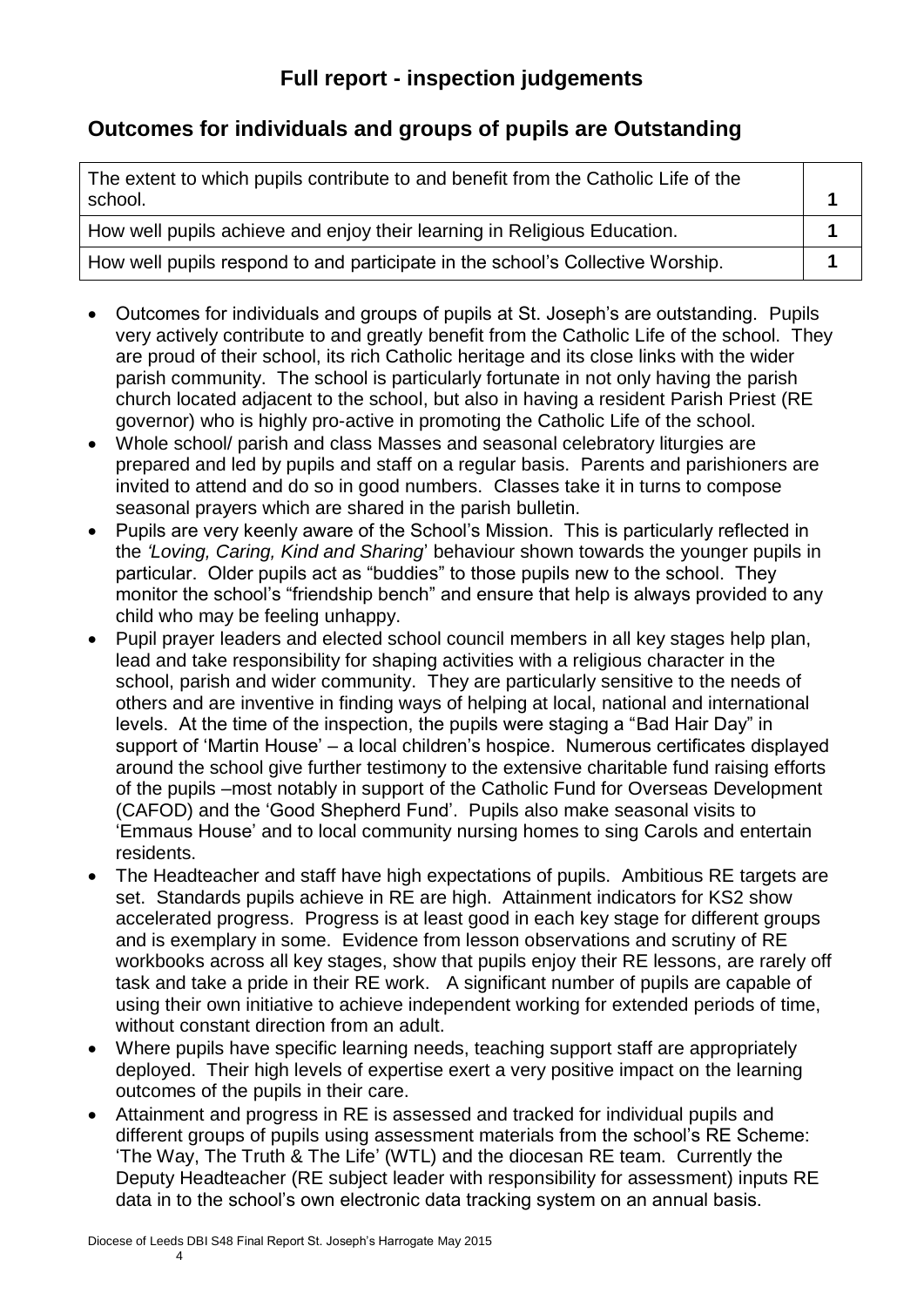Providing staff with appropriate IT training would allow them to input and analyse their own class RE data on a termly basis.

- Pupils at St. Joseph's very actively respond to and prayerfully participate in the school's CW. Pupil prayer leaders regularly prepare and lead class, key stage and whole school CW with confidence and enthusiasm from their earliest years. Pupils are at ease, reverent and respectful when praying with others.
- Relative to their age and capabilities, pupils are becoming increasingly religiously literate. They show particular knowledge and understanding in their use of scripture and religious symbols, especially when celebrating the Church's main seasonal celebrations.
- Pupils take a pride in helping to assemble appropriate RE artefacts for the class CW focal point. Their respectful behaviour also allows sustained periods of thoughtful quiet reflection to take place within a CW. Pupils show real enjoyment in "singing and signing" appropriate hymns.
- Pupils are knowledgeable about the school's patron saint, the symbolism contained within their school uniform badge and about the saints associated with the school house merit system.
- A number of pupils are parish altar servers.

## **The provision for Catholic Education is Outstanding**

| The quality of teaching and how purposeful learning is in Religious Education.    |  |
|-----------------------------------------------------------------------------------|--|
| The extent to which the Religious Education curriculum promotes pupils' learning. |  |
| The quality of Collective Worship provided by the school.                         |  |

- A majority of the RE teaching is outstanding but it is never less than consistently good. This outstanding practice needs to be shared across the school to further improve classroom practice. Teachers and support staff know their pupils very well and have high expectations of them. RE lessons are well planned, appropriately differentiated to meet their pupil's needs and are relevant to the current WTL RE topics being studied.
- Teachers display strong RE subject knowledge. They visibly enjoy teaching the subject and their enthusiasm inspires pupils to want to learn more. The RE teaching uses a range of teaching styles, good quality RE resources and RE work linked to thought provoking activities which sustain pupils' interest and concentration.
- Very good use of "talk partners" and "open ended questioning" was evidencedavoiding too much "teacher talk" so that lessons had a brisk pace and allowed the majority of pupils to achieve and celebrate success within the limited time available.
- Examples of excellent RE classroom practice were evidenced in all key stages. In Foundation Key Stage (FKS) children thoroughly enjoyed active learning in an RE lesson based on 'The Good Samaritan', using Godly play, puppets, role play and "talk partners". Before the closing prayer, the teacher asked the children to "self assess" themselves with a "thumbs up/thumbs down" sign if they thought that they had/hadn't understood the meaning of the parable.
- In a Key Stage 1 (KS1) RE lesson on 'The Parable of the Sower', well planned and appropriately differentiated learning activities made full use of all available resources both inside and outside of the classroom, including making links to the week's Ethos Statement. One group "walked the story" together, taking it in turns to read out loud each paragraph of the parable in the correct sequence and in the correct location. In this lesson another group of pupils used ICT resources (laptops and iPads) to retell the parable using animation and voiceover techniques and story board pictures to check the correct sequence.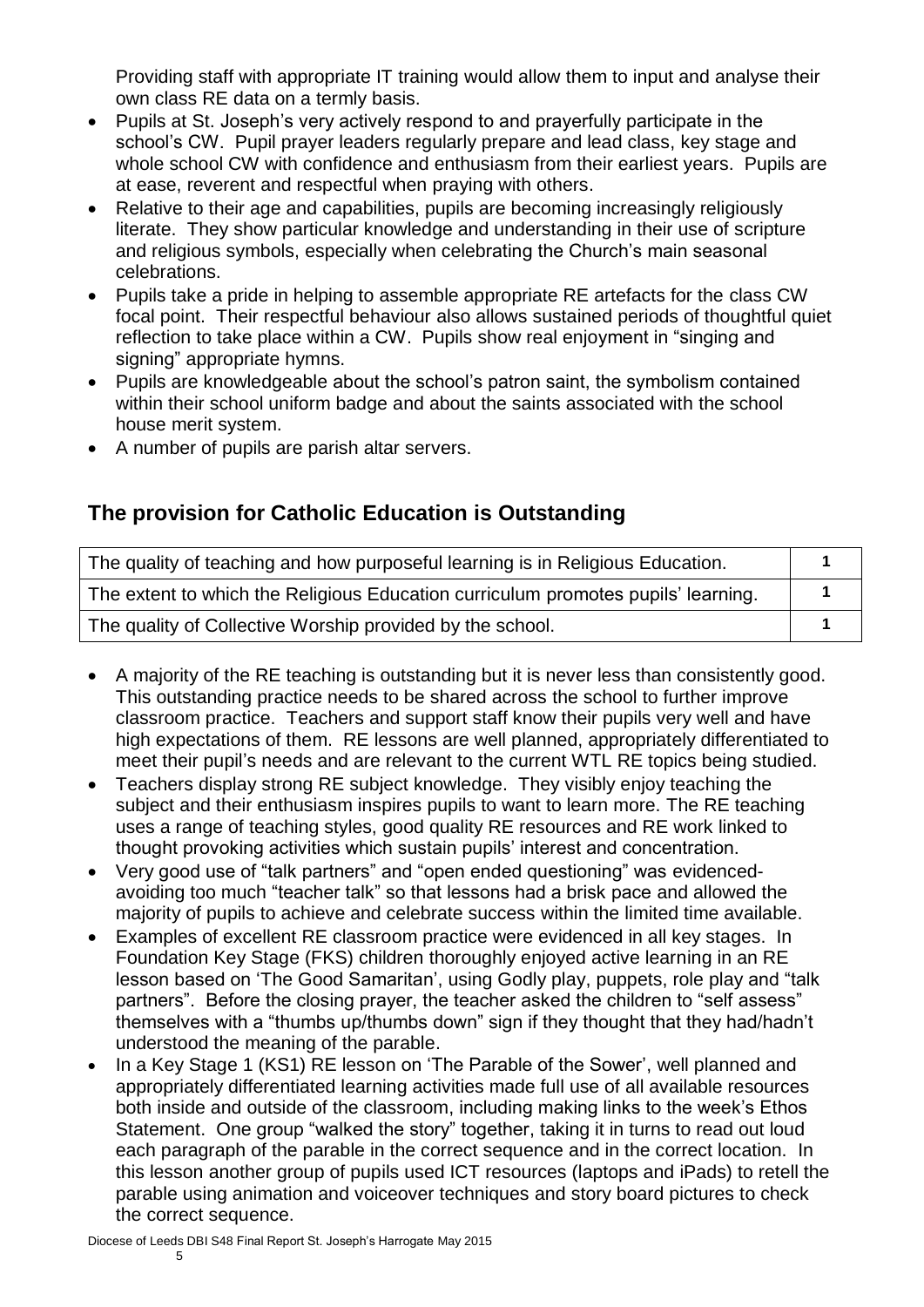- In a Key Stage 2 (KS2) class RE lesson, following on from their morning visit to the Harrogate synagogue, pupils very actively contributed to class follow up discussions comparing Catholic and Jewish places of worship. Pupils made exceptional progress in this lesson as a direct consequence of their first-hand experience.
- The RE curriculum at St. Joseph's is given the status of **the** core curriculum subject which permeates all other aspects of school life. Pupils' spiritual, moral, and vocational development is seen as paramount.
- The school adopted the diocesan approved RE programme of study WTL in 2010 and supplements it with a variety of enrichment opportunities, ensuring that the RE curriculum meets Bishops' Conference requirements (RE Curriculum Directory 2012).
- The school utilises a number of additional RE resources. For example 'Nurturing Human Wholeness'; Weekly Ethos Statements; 'Praying Together'; CAFOD and 'Social and Emotional Learning' (SEAL) materials. The school's Personal Social Health Education (PSHE) curriculum also incorporates the Education for Personal Relationships (EPR) scheme: 'All That I Am' in Years 5 and 6, in line with Bishops' Conference requirements.
- The Headteacher is not complacent and is constantly searching for new ways to improve the provision of the RE curriculum. Later in the summer term a 2 day "RE Fest" is planned, during which all classes will participate in a carousel of RE activities on the theme: 'The Church'.
- The school's RE curriculum not only builds upon pupils' prior experience but also actively looks ahead to the next stage of the pupils' "faith journey". Strong transition links are already well established between St. Joseph's Primary School and St. John Fisher Catholic High School Harrogate. Primary pupils begin their "taster days" at the high school in Year 5. These are further extended in Year 6.
- Collective Worship is central to the life of St. Joseph's and is a key part of every school celebration. The celebration of the Eucharist, when appropriate, is seen as the heart of Catholic school belief and celebration. Classes take it in turns to attend one daily parish Mass per half term. Whole school Masses are celebrated at the beginning and end of the autumn term and on the Holy Days of All Saints and Ss. Peter and Paul. The patronal feast day of St. Joseph is also celebrated with a whole school Mass. Numerous seasonal liturgies are also celebrated throughout the year. Parents and parishioners are always invited to attend. At the end of the summer term, a "Leavers' Mass" is celebrated with Year 6 pupils and their families.
- The school supports the parish catechists in the preparation of children for 'First Sacraments'. The Parish Priest organises a series of weekend preparation meetings for parents.
- The school has adopted the diocesan quidelines for planning CW (including pupil led CW). The school's existing outstanding CW practice needs to be shared across the school to enable more pupils to plan, lead and evaluate class, key stage and whole school CW.
- All classrooms have appropriate well-resourced and well cared for RE focal points for CW. The FKS team and children have constructed a "play church", complete with altar and stained glass window, in the children's learning area.
- One KS2 class RE focal area contained an impressive "Pentecost Tree" and mobile on which pupils had hung their own prayers written on doves and fruit shaped cut outs. Gift wrapped presents to symbolise the 'Birthday of the Church', placed at the foot of the tree were appropriately labelled with the gifts of the Holy Spirit. Pupils enjoyed debating the merits of each fruit of the Holy Spirit in their preceding RE work.
- Relative to their age and ability pupils at St. Joseph's know and can say a wide variety of formal and informal prayers.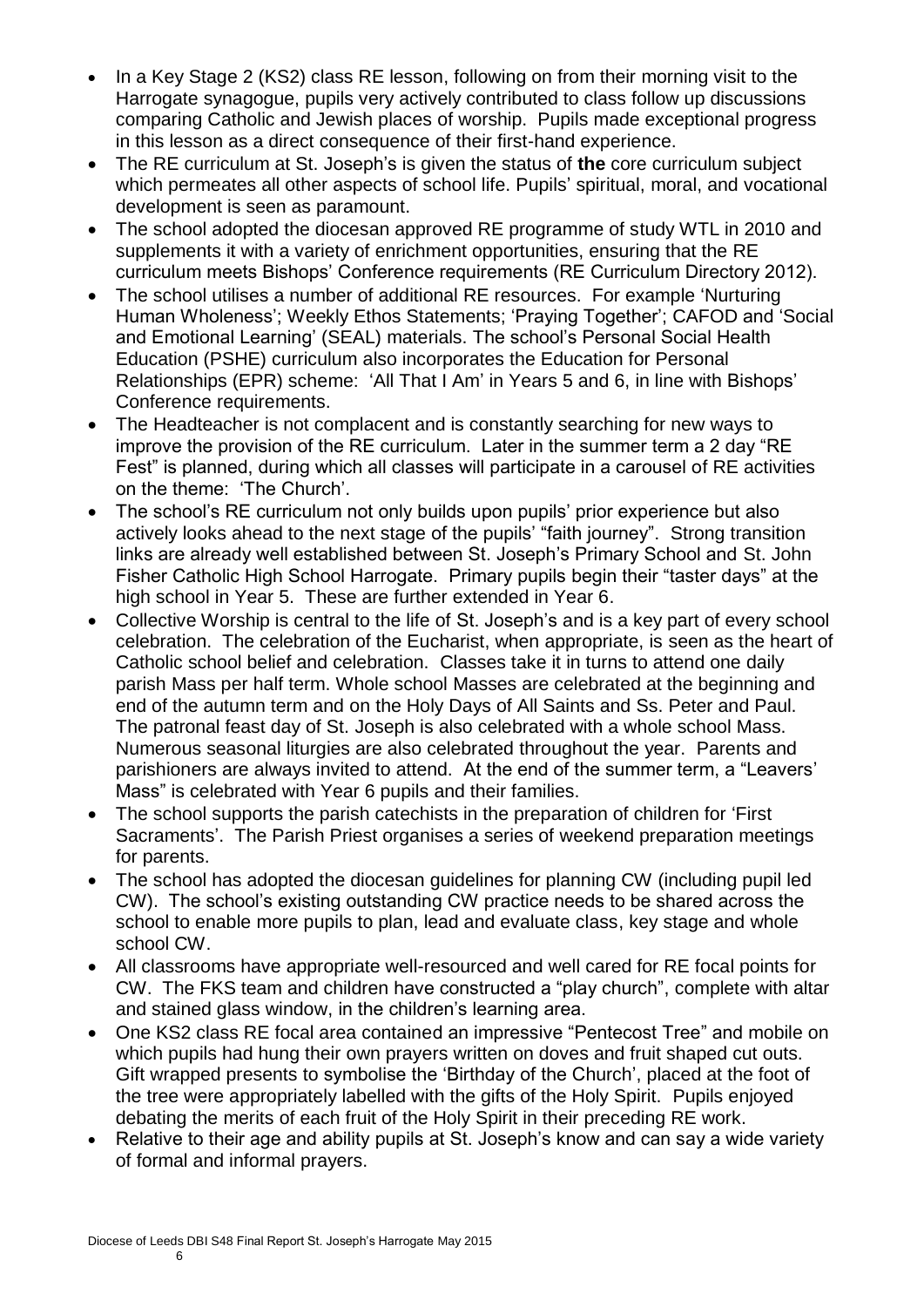**How well leaders, governors and managers promote, monitor and evaluate the provision for Catholic Education and plan and implement improvement to outcomes for pupils. <sup>1</sup>**

- 
- The Headteacher, governors and managers at St. Joseph's are deeply committed to the Church's mission in education. They are energised by the task and are a source of inspiration for the whole community. Staff and governors put Christ at the core of everything that they do by integrating Gospel values and the teachings of the Catholic Church into all aspects of school life and in particular into each individual child's "Journey of Faith".
- Since the last S48 inspection there has been a considerable turn-over of staff due to promotions and relocations; a new deputy headteacher/RE subject leader and 6 class teachers have been appointed. The Headteacher and foundation governors (including the RE governor/Parish Priest), have faithfully safeguarded the school's strong Catholic ethos.
- The Headteacher has established very effective staff induction training and support programmes for staff new to the school. Teaching and support staff and new governors attend appropriate CPD training and development opportunities –especially those offered by the Diocese of Leeds. Last year a joint CPD retreat day for staff and governors was held at the Bar Convent York.
- The RE subject leaders attend diocesan and area based RE cluster meetings to keep up to date with recent and planned developments in RE. Internal and external RE moderation meetings are held to help ensure that accurate standardised RE assessment methods are in place across the school.
- The Headteacher / RE subject leaders focus relentlessly on improving teaching and learning in RE, resulting in teaching that is at least consistently good or better.
- A number of the support staff, encouraged by the headteacher, have achieved Higher Level Teaching Assistant (HLTA) qualification. This further helps to promote pupil learning.
- Under the headteacher's determined leadership, standards of attainment and pupil progress in RE have steadily risen year on year since the previous inspection.
- The Headteacher and governors have established very effective RE monitoring and evaluation systems. The School Development plan (SDP) gives priority to the spiritual and moral development of pupils and CW.
- The governing body fulfils its role as "critical friend" by holding the Senior Management Team (SMT) to account over RE standards and the Catholic Life of the school.
- The Headteacher ensures that the school's staff Performance Management System always incorporates aspects of RE and the Catholic Life of the School.
- The Headteacher and governors are responsive to parents' satisfaction surveys and have established good communication systems with parents through newsletters, governor profiles, parental questionnaires and by publicising school/ parish events.
- Governors are diligently working through a phased plan of building refurbishment and remodelling to improve the overall learning environment for pupils and staff. Since the last inspection considerable improvements have been made to the Foundation Key Stage and Year 1 outdoor provision.
- St. Joseph's is an active partner member of the Harrogate and Rural Teaching Schools (HARTS) alliance. The school also works in productive partnership with Leeds Trinity University ; York St. John University and The Department for Education's "Teach Direct" scheme in offering student trainee teachers, teaching practice placements at the school.